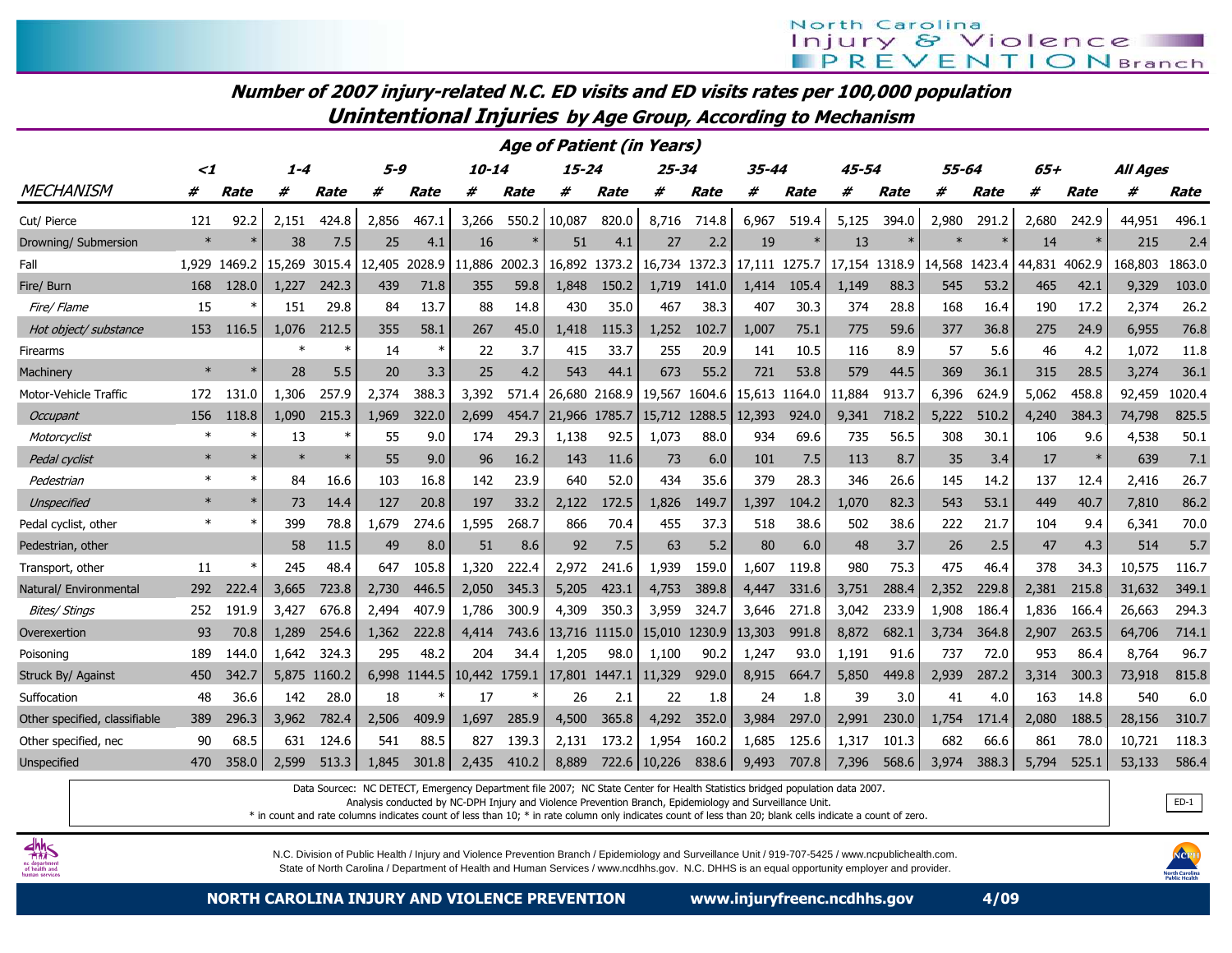## Number of 2007 injury-related N.C. ED visits and ED visits rates per 100,000 populationSelf-Inflicted Injuries by Age Group, According to Mechanism

| <b>Age of Patient (in Years)</b> |          |         |        |        |         |        |        |        |           |        |           |        |        |        |       |        |        |        |        |       |          |
|----------------------------------|----------|---------|--------|--------|---------|--------|--------|--------|-----------|--------|-----------|--------|--------|--------|-------|--------|--------|--------|--------|-------|----------|
|                                  | $\leq$ 1 | $1 - 4$ |        |        | $5 - 9$ |        | 10-14  |        | $15 - 24$ |        | $25 - 34$ |        | 35-44  |        | 45-54 |        | 55-64  |        | 65+    |       | All Ages |
| <b>MECHANISM</b>                 | # Rate   | # Rate  |        | #      | Rate    | #      | Rate   | #      | Rate      | #      | Rate      | #      | Rate   | #      | Rate  | #      | Rate   | #      | Rate   | #     | Rate     |
| Cut/ Pierce                      |          |         |        | $\ast$ | $\ast$  | 116    | 19.5   | 754    | 61.3      | 541    | 44.4      | 391    | 29.2   | 208    | 16.0  | 42     | 4.1    | 20     | 1.8    | 2,075 | 22.9     |
| Drowning/ Submersion             |          |         |        |        |         | $\ast$ |        |        |           |        |           |        |        |        |       |        |        | $\ast$ | $\ast$ |       |          |
| Fall                             |          |         |        |        |         | $\ast$ | $\ast$ | $\ast$ | $\ast$    | 10     |           | $\ast$ |        | $\ast$ |       | $\ast$ | $\ast$ |        |        | 35    | 0.4      |
| Fire/ Burn                       |          |         |        |        |         | $\ast$ | $\ast$ | 11     | $\ast$    | $\ast$ |           |        |        | $\ast$ |       |        |        |        |        | 26    | 0.3      |
| Fire/ Flame                      |          |         |        |        |         | $\ast$ | $\ast$ | 11     | $\ast$    | $\ast$ |           | $\ast$ |        | $\ast$ |       |        |        |        |        | 26    | 0.3      |
| Firearms                         |          |         |        |        |         |        |        | 24     | 2.0       | 30     | 2.5       | 19     | $\ast$ | 20     | 1.5   | 10     | $\ast$ | 21     | 1.9    | 124   | 1.4      |
| Motor-Vehicle Traffic            |          |         |        |        |         |        |        | $\ast$ | $\ast$    | $\ast$ |           | $\ast$ |        |        |       | $\ast$ | $\ast$ |        |        |       |          |
| Poisoning                        |          | $\ast$  |        |        |         | 158    | 26.6   | 1,893  | 153.9     | 1,576  | 129.2     | 1,626  | 121.2  | 1,053  | 81.0  | 341    | 33.3   | 139    | 12.6   | 6,796 | 75.0     |
| Suffocation                      |          |         |        |        |         | $\ast$ | $\ast$ | 15     | $\ast$    | 11     |           | 20     | 1.5    | $\ast$ |       | $\ast$ |        | $\ast$ | $\ast$ | 66    | 0.7      |
| Other specified, classifiable    |          |         |        |        |         | $\ast$ |        |        | $\ast$    | $\ast$ |           | $\ast$ |        | $\ast$ |       | $\ast$ |        | $\ast$ | $\ast$ | 35    | 0.4      |
| Other specified, nec             |          | $\ast$  | $\ast$ |        | $\ast$  | 26     | 4.4    | 137    | 11.1      | 70     | 5.7       | 38     | 2.8    | 23     | 1.8   | 10     | $\ast$ | $\ast$ | $\ast$ | 319   | 3.5      |
| Unspecified                      |          |         |        |        |         | 13     |        | 39     | 3.2       | 21     | 1.7       | 16     |        | 14     |       |        |        |        | $\ast$ | 108   | 1.2      |

Data Sources: NC DETECT, Emergency Department file 2007; NC State Center for Health Statistics bridged population data 2007.

Analysis conducted by NC-DPH Injury and Violence Prevention Branch, Epidemiology and Surveillance Unit.

 \* in count and rate columns indicates count of less than 10; \* in rate column only indicates count of less than 20; blank cells indicate a count of zero.. BED-2

N.C. Division of Public Health / Injury and Violence Prevention Branch / Epidemiology and Surveillance Unit / 919-707-5425 / www.ncpublichealth.com.





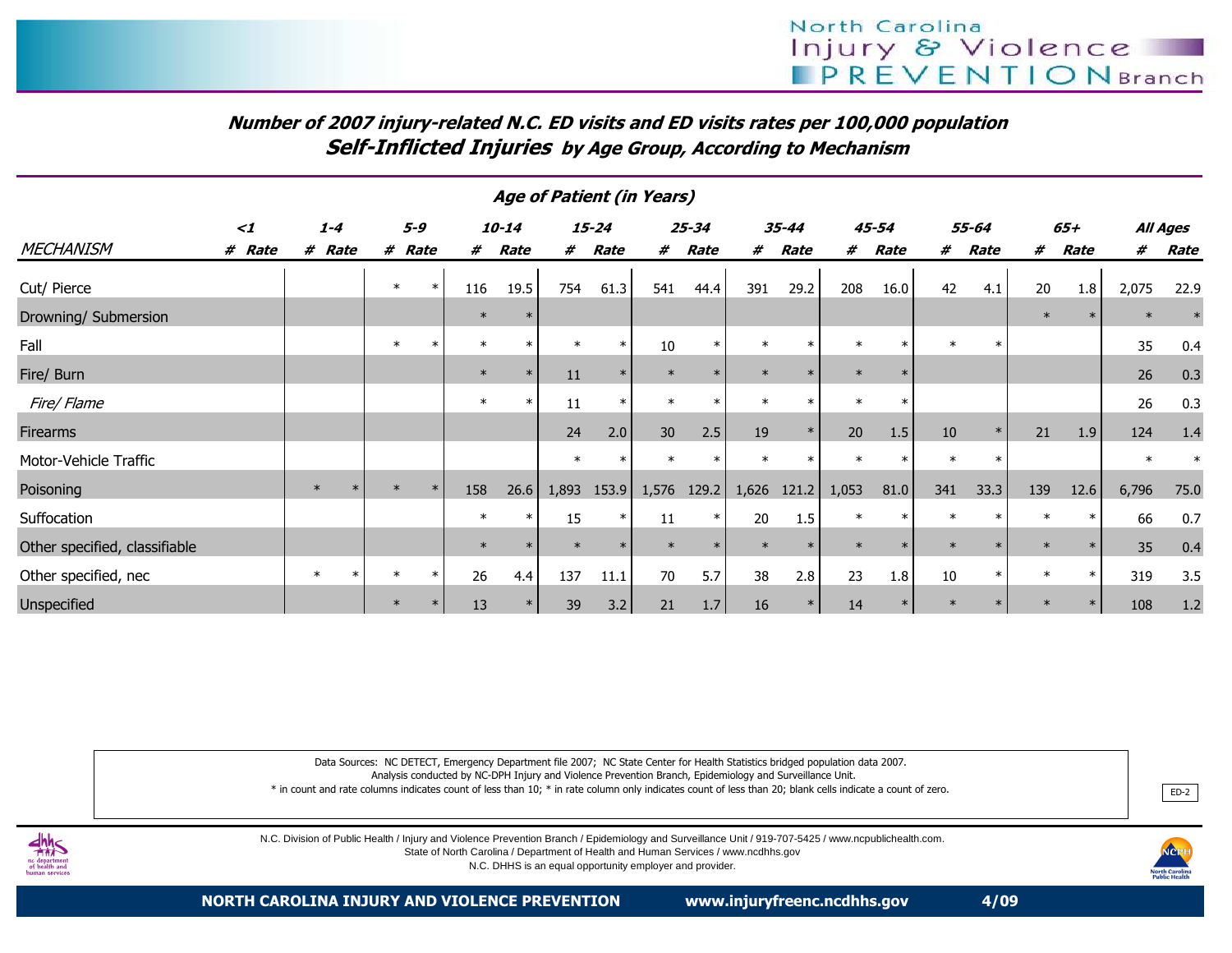## Number of 2007 injury-related N.C. ED visits and ED visits rates per 100,000 populationAssault Injuries by Age Group, According to Mechanism

| <b>Age of Patient (in Years)</b> |                  |        |         |    |          |        |             |         |           |               |             |        |           |        |        |         |       |        |        |        |          |
|----------------------------------|------------------|--------|---------|----|----------|--------|-------------|---------|-----------|---------------|-------------|--------|-----------|--------|--------|---------|-------|--------|--------|--------|----------|
|                                  | $\leq$ 1         |        | $1 - 4$ |    | $5 - 9$  |        | $10 - 14$   |         | $15 - 24$ |               | $25 - 34$   |        | $35 - 44$ |        | 45-54  |         | 55-64 |        | $65+$  |        | All Ages |
| <b>MECHANISM</b>                 | # Rate           | #      | Rate    | #  | Rate     | #      | <b>Rate</b> | #       | Rate      | #             | <b>Rate</b> | #      | Rate      | #      | Rate   | #       | Rate  | #      | Rate   | #      | Rate     |
| Cut/ Pierce                      |                  | $\ast$ | $\ast$  |    | $\ast$   | 50     | 8.4         | 969     | 78.8      | 883           | 72.4        | 613    | 45.7      | 339    | 26.1   | 67      | 6.5   | 49     | 4.4    | 2,985  | 32.9     |
| Drowning/ Submersion             |                  | $\ast$ | $\ast$  |    |          |        |             |         |           |               |             | $\ast$ |           |        |        |         |       | $\ast$ |        | $\ast$ |          |
| Fall                             |                  | $\ast$ | ∗       |    | $\ast$   | $\ast$ |             | $\ast$  |           | $\ast$        | $\ast$      | 10     |           |        |        | $\ast$  |       |        |        | 43     | 0.5      |
| Fire/ Burn                       |                  | $\ast$ |         |    | $\ast$   |        |             | $\ast$  |           | 12            | $\ast$      | 12     |           | 10     | $\ast$ | $\ast$  |       |        |        | 51     | 0.6      |
| Fire/ Flame                      |                  | $\ast$ |         |    |          | $\ast$ |             | $\ast$  |           |               |             |        |           |        |        |         |       |        |        | 24     | 0.3      |
| Hot object/ Substance            |                  |        |         |    | 놔        | $\ast$ |             | $\star$ |           |               |             | $\ast$ |           |        |        | $\ast$  |       |        |        | 27     | 0.3      |
| Firearms                         |                  | $\ast$ |         |    | $\ast$   | 12     |             | 481     | 39.1      | 342           | 28.0        | 173    | 12.9      | 75     | 5.8    | 29      | 2.8   | 23     | 2.1    | 1,144  | 12.6     |
| Motor-Vehicle Traffic            |                  |        |         |    |          | $\ast$ |             | 21      | 1.7       | 28            | 2.3         | 17     |           | 10     |        | $\star$ |       | $\ast$ |        | 79     | 0.9      |
| Poisoning                        |                  |        |         |    |          | $\ast$ |             | 14      |           |               |             |        |           | $\ast$ |        |         |       | $\ast$ | $\ast$ | 33     | 0.4      |
| Struck by/ Against               | 13<br>$\ast$     | 34     | 6.7     |    | 111 18.2 | 703    | 118.4       | 5,968   | 485.2     | 4,374         | 358.7       | 3,124  | 232.9     | 1,975  | 151.8  | 529     | 51.7  | 228    | 20.7   | 17,061 | 188.3    |
| Suffocation                      |                  |        |         |    |          | $\ast$ |             | 20      | 1.6       | 24            | 2.0         | 20     | 1.5       | $\ast$ |        | $\ast$  |       | $\ast$ | $\ast$ | 77     | 0.8      |
| Other specified, classifiable    | 28 21.3          |        | 68 13.4 |    | 72 11.8  | 133    | 22.4        | 818     | 66.5      | 705           | 57.8        | 484    | 36.1      | 221    | 17.0   | 62      | 6.1   | 44     | 4.0    | 2,635  | 29.1     |
| Other specified, nec             | $\ast$<br>$\ast$ | 29     | 5.7     | 33 | 5.4      | 116    | 19.5        | 1,171   | 95.2      | 946           | 77.6        | 720    | 53.7      | 462    | 35.5   | 145     | 14.2  | 78     | 7.1    | 3,706  | 40.9     |
| Unspecified                      | $\ast$<br>$\ast$ | 16     | $\ast$  | 18 | $\ast$   | 103    | 17.4        | 1,328   |           | $108.0$ 1,189 | 97.5        | 966    | 72.0      | 590    | 45.4   | 141     | 13.8  | 93     | 8.4    | 4,454  | 49.2     |

Data Sources: NC DETECT, Emergency Department file 2007; NC State Center for Health Statistics bridged population data 2007.

Analysis conducted by NC-DPH Injury and Violence Prevention Branch, Epidemiology and Surveillance Unit.

 \* in count and rate columns indicates count of less than 10; \* in rate column only indicates count of less than 20; blank cells indicate a count of zero.е с последните природните при в представите на природните при в при в при в при в при в при в при в при в при<br>В при в при в при в при в при в при в при в при в при в при в при в при в при в при в при в при в при в при в



N.C. Division of Public Health / Injury and Violence Prevention Branch / Epidemiology and Surveillance Unit / 919-707-5425 / www.ncpublichealth.com.

State of North Carolina / Department of Health and Human Services / www.ncdhhs.gov

N.C. DHHS is an equal opportunity employer and provider.

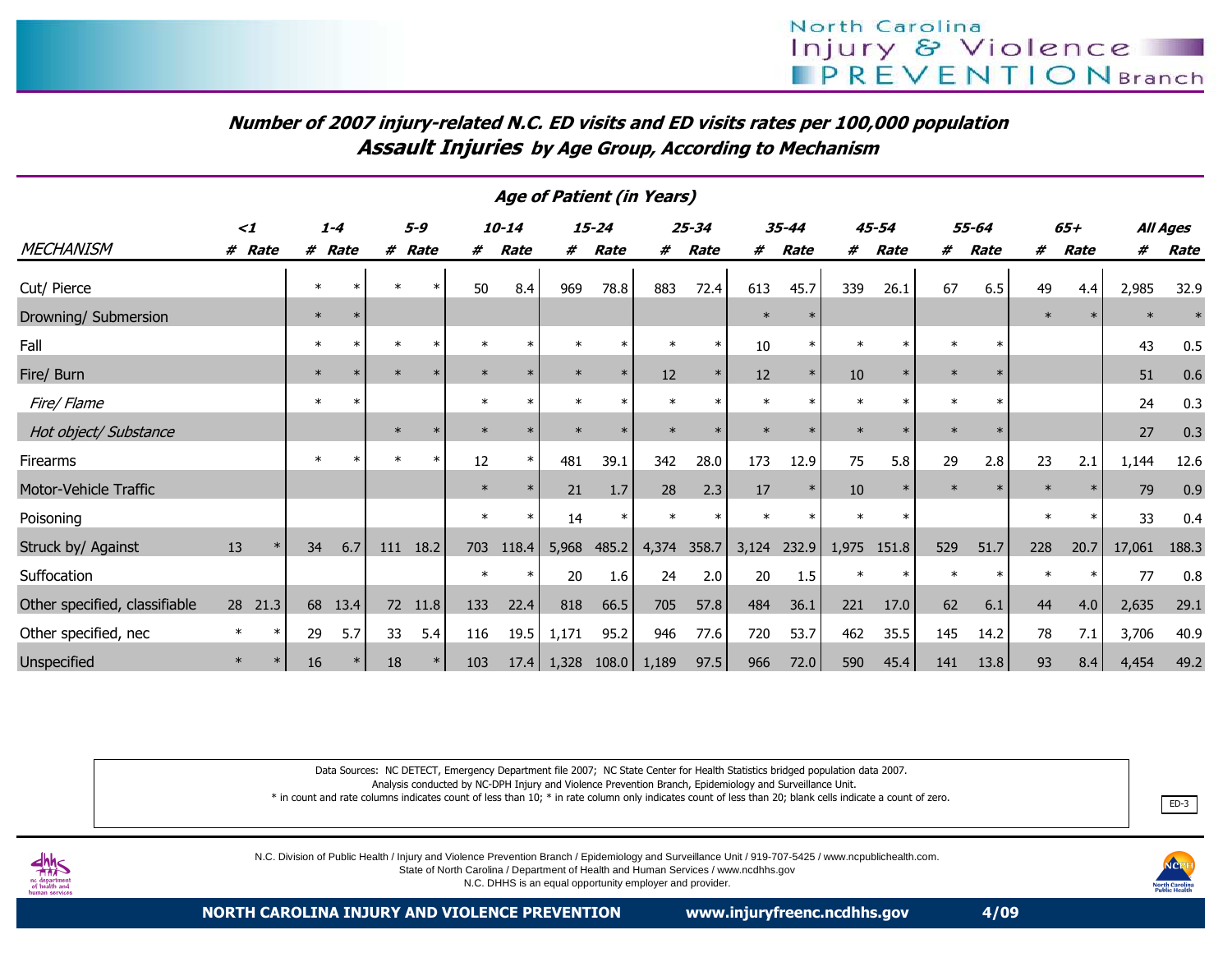## Number of 2007 injury-related N.C. ED visits and ED visits rates per 100,000 populationUndetermined Injuries by Age Group, According to Mechanism

| <b>Age of Patient (in Years)</b> |          |        |         |         |        |         |        |             |        |           |        |             |        |        |        |           |        |        |         |        |        |          |
|----------------------------------|----------|--------|---------|---------|--------|---------|--------|-------------|--------|-----------|--------|-------------|--------|--------|--------|-----------|--------|--------|---------|--------|--------|----------|
|                                  | $\leq$ 1 |        |         | $1 - 4$ |        | $5 - 9$ |        | 10-14       |        | $15 - 24$ |        | $25 - 34$   |        | 35-44  |        | $45 - 54$ |        | 55-64  |         | $65+$  |        | All Ages |
| <b>MECHANISM</b>                 | # Rate   |        |         | # Rate  | #      | Rate    | #      | <b>Rate</b> | #      | Rate      | #      | <b>Rate</b> | #      | Rate   | #      | Rate      | #      | Rate   | #       | Rate   | #      | Rate     |
| Cut/ Pierce                      |          |        |         |         |        |         | $\ast$ | $\ast$      | 27     | 2.2       | 30     | 2.5         | 19     |        | 11     |           | $\ast$ |        | $\star$ |        | 93     | 1.0      |
| Drowning/ Submersion             |          |        |         |         |        |         | $\ast$ |             |        | $\ast$    | $\ast$ |             |        |        |        |           |        |        |         |        | $\ast$ |          |
| Fall                             |          | $\ast$ | 10      | $\ast$  |        | $\ast$  | $\ast$ | $\ast$      | 26     | 2.1       | 14     | $\ast$      | 13     | $\ast$ | 10     |           | $\ast$ |        |         | $\ast$ | 94     | $1.0\,$  |
| Fire/ Burn                       | $\ast$   |        | $\ast$  |         |        |         |        |             |        |           | $\ast$ |             | $\ast$ |        | $\ast$ |           | $\ast$ |        |         | $\ast$ | 27     | 0.3      |
| Fire/Flame                       | $\ast$   |        |         |         |        |         |        |             | $\ast$ | $\ast$    |        |             | $\ast$ |        | $\ast$ |           | $\ast$ | $\ast$ |         |        | 20     | 0.2      |
| Hot object/ Substance            |          |        |         |         |        |         |        |             | $\ast$ | $\ast$    |        |             | $\ast$ |        | $\ast$ |           |        |        |         | $\ast$ | $\ast$ |          |
| Firearms                         |          |        | $\ast$  | $\star$ |        |         | $\ast$ | $\ast$      | 106    | 8.6       | 60     | 4.9         | 32     | 2.4    | 21     | 1.6       | $\ast$ |        | $\star$ | $\ast$ | 235    | 2.6      |
| Motor-Vehicle Traffic            |          |        |         |         |        |         |        |             |        |           | $\ast$ |             |        |        |        |           | $\ast$ |        |         |        | $\ast$ |          |
| Natural/ Environmental           |          |        |         |         |        |         |        |             |        |           |        |             |        |        |        | $\ast$    | $\ast$ |        |         | $\ast$ |        |          |
| Poisoning                        | $\ast$   |        | 57      | 11.3    | 31     | 5.1     | 69     | 11.6        | 543    | 44.1      | 443    | 36.3        | 484    | 36.1   | 391    | 30.1      | 166    | 16.2   | 117     | 10.6   | 2,310  | 25.5     |
| Suffocation                      |          |        |         |         |        |         |        |             |        |           | $\ast$ |             |        |        | $\ast$ |           |        |        |         | $\ast$ |        |          |
| Other specified, classifiable    |          |        |         |         | $\ast$ | $\ast$  | 10     | $\ast$      | 10     | $\ast$    | $\ast$ |             |        |        |        |           |        |        |         |        | 28     | 0.3      |
| Other specified, nec             | $\ast$   | *      | $^\ast$ | $\ast$  | 10     | $\ast$  | 20     | 3.4         | 58     | 4.7       | 64     | 5.2         | 55     | 4.1    | 60     | 4.6       | 22     | 2.1    | 25      | 2.3    | 327    | 3.6      |
| Unspecified                      | 11       |        | 23      | 4.5     | 12     |         | 11     |             | 45     | 3.7       | 30     | 2.5         | 39     | 2.9    | 39     | 3.0       | 14     |        | 30      | 2.7    | 254    | 2.8      |

Data Sources: NC DETECT, Emergency Department file 2007; NC State Center for Health Statistics bridged population data 2007.

Analysis conducted by NC-DPH Injury and Violence Prevention Branch, Epidemiology and Surveillance Unit.

\* in count and rate columns indicates count of less than 10; \* in rate column only indicates count of less than 20; blank cells indicate a count of zero.



N.C. Division of Public Health / Injury and Violence Prevention Branch / Epidemiology and Surveillance Unit / 919-707-5425 / www.ncpublichealth.com.

State of North Carolina / Department of Health and Human Services / www.ncdhhs.gov

N.C. DHHS is an equal opportunity employer and provider.



ED-4